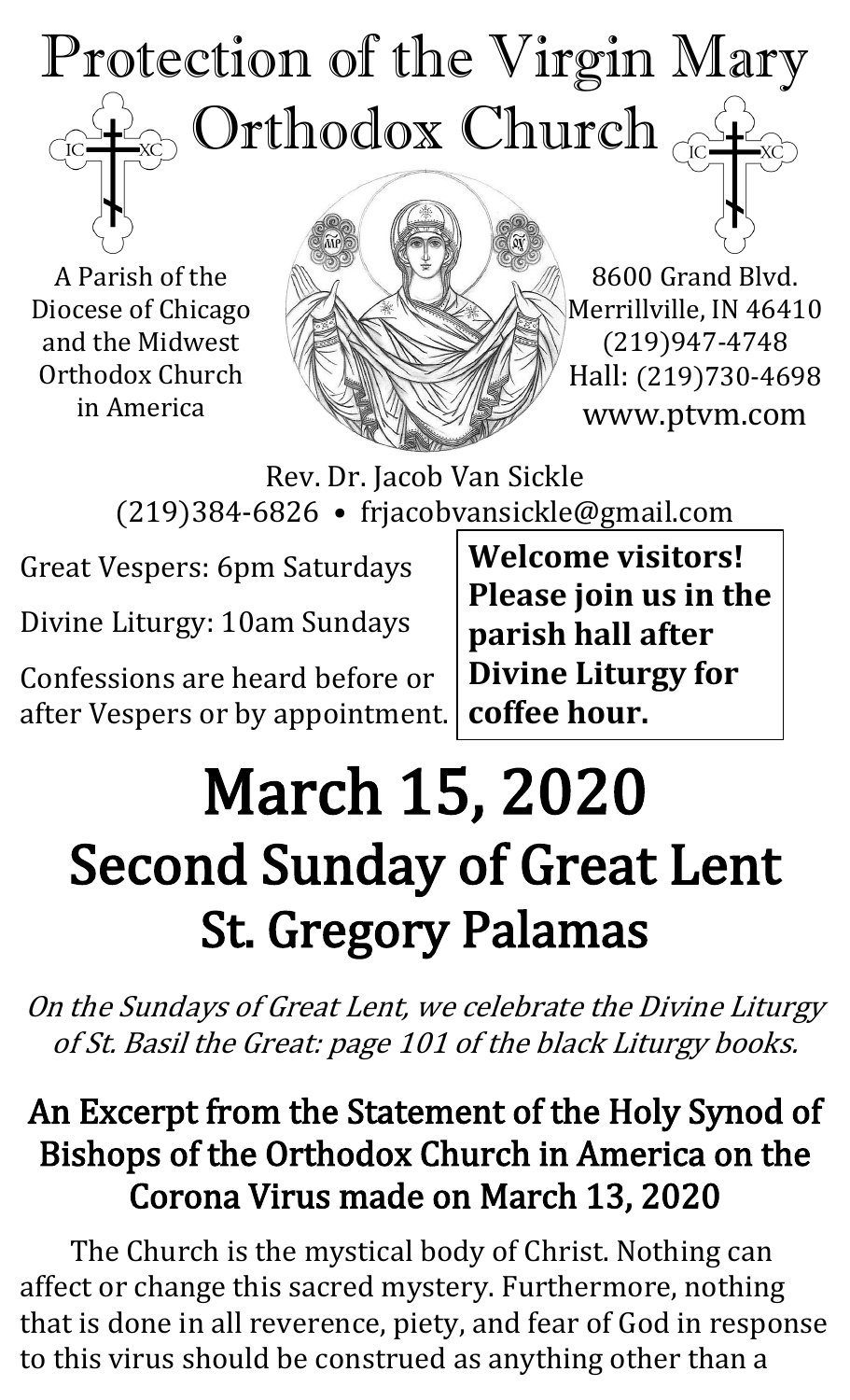prudent pastoral and temporary response to a situation that has the possibility of severe consequences. As the body of Christ, we should meet the challenges posed by this virus with the assurance of faith, in oneness of mind, and in imitation of the Great Physician and Healer of souls and bodies, our Lord Jesus Christ. All members of the Church should seek to console the anxious, assist those afflicted, and encourage those working in medical professions. All faithful should pay special attention to those who might be at risk of more serious complications from this virus: the young, the elderly, and those who already have respiratory or cardiac illnesses.

In the midst of our Lenten journey to Pascha, beloved children in the Lord, we are given an opportunity to honor and serve our neighbor as we struggle with this virus. May our Great God and Savior, Jesus Christ, by the grace of the Holy Spirit, enable us to bear the struggle that is set before us, granting us the wisdom and discernment to know what is well-pleasing to him, and the strength to accomplish it.

#### To read their entire statement, visit [www.OCA.org](http://www.oca.org/)

In accordance with the directives included in the full statement of the Holy Synod of Bishops, we at Protection of the Virgin Mary will begin implemented the following practices this week:

- 1. Until further notice, all services will continue as scheduled.
- 2. Any who exhibit symptoms of the virus (sore throat, coughing, fever) should remain home and seek medical attention. Any who have been advised by their doctor to avoid going out have a blessing to refrain from Church gatherings until the disease has passed. Please let Fr Jacob know if this is your intention, and he can arrange to bring you communion at home.
- 3. Sunday school has been suspended.
- 4. When venerating the icons, cross, chalice, etc., please refrain from touching them, especially with your mouth. A reverent bow will suffice.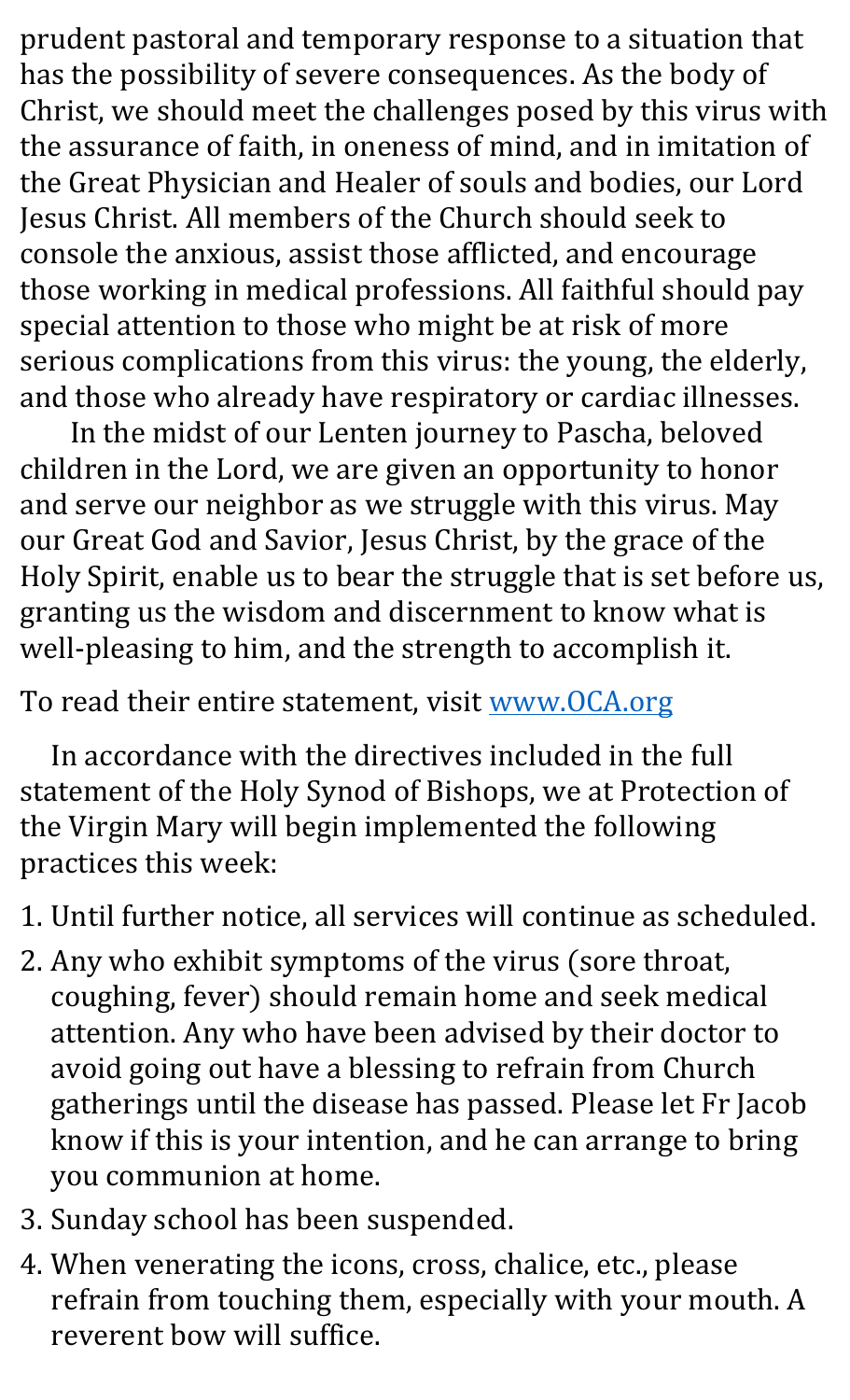- 5. Likewise, at the kiss of peace there should be no physical contact. Please bow to one another and exchange the usual greeting: "Christ is in our midst… He is and ever shall be."
- 6. Choir members should not share stands.
- 7. The Holy Eucharist will be served as always for the healing of soul and body. Prosphora will be distributed by an altar server, who has washed his hands for that purpose, and only disposable cups will be used for the wine.
- 8. There is coffee hour today after Liturgy. Please do not touch anything that others must touch, but allow the volunteers to serve you. Beginning next Sunday, coffee hour will be suspended.

These directives have been given to us by our bishops. I encourage everyone to abide by them as best we can, in all faith and love for our fathers in Christ and for those whose suffering we may avert by our prudence. Thank you.

# HYMNS OF THE DAY

#### Tone 6 – Resurrectional Troparion

The angelic powers were at Your tomb; the guards became as dead men. Mary stood by Your grave, seeking Your most pure body. You captured hell, not being tempted by it. You came to the Virgin granting life.// O Lord, Who rose from the dead, glory to You!

#### Tone 4 – Patronal Troparion

Today the faithful celebrate the feast with joy, illumined by your coming, O Mother of God. Beholding your pure image we fervently cry to you: Encompass us beneath the precious veil of your protection. Deliver us from every form of evil by entreating Christ, your Son and our God// that He may save our souls.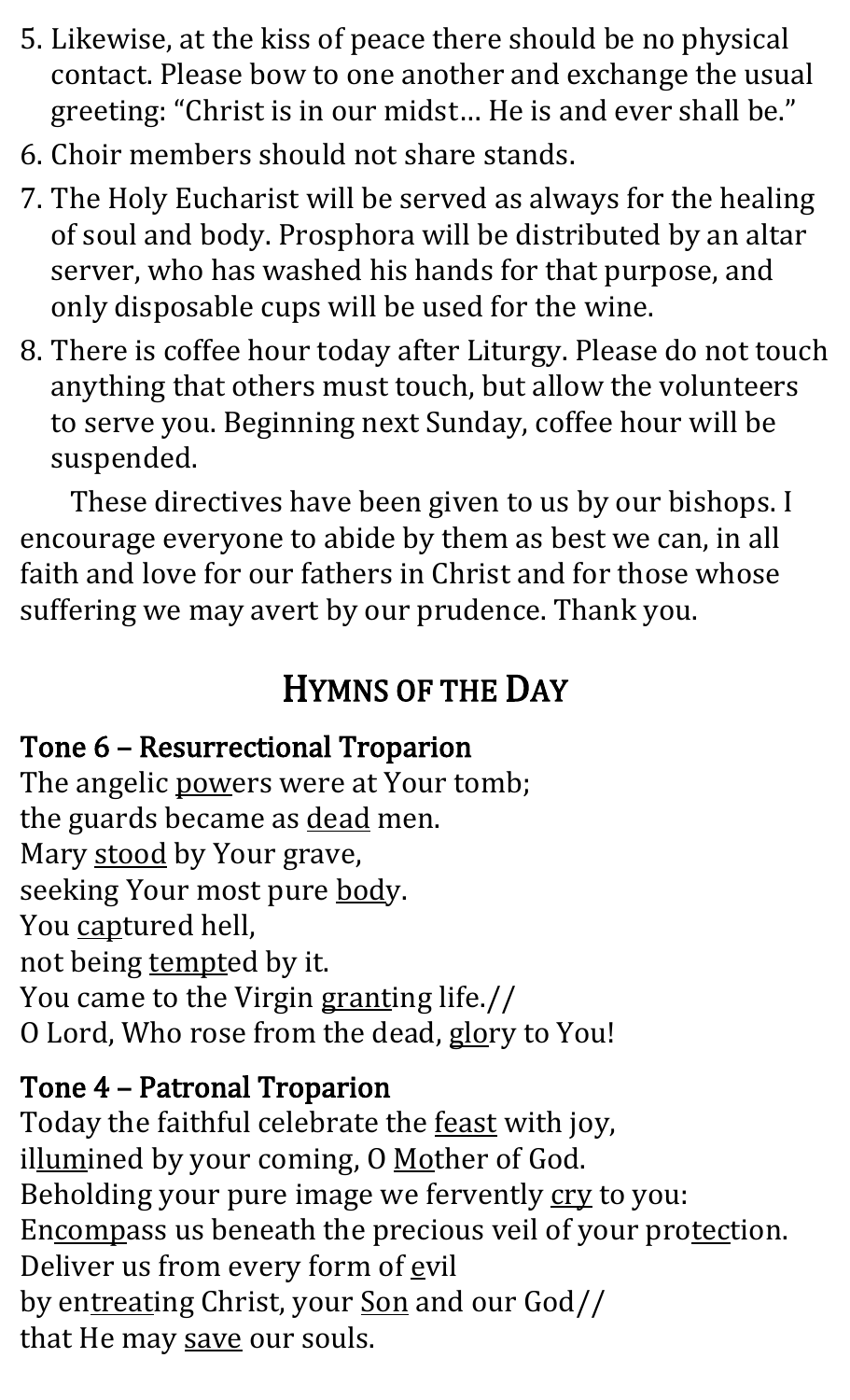#### Tone 8 – Troparion for St. Gregory Palamas

O light of Orthodoxy, teacher of the Church, its confirmation,

O ideal of monks and invincible champion of theologians,

O wonderworking Gregory, glory of Thessalonica and preacher of grace,//

always intercede before the Lord that our souls may be saved!

#### Tone 4 – Kontakion of Great Lent

Now is the time for action! Judgment is at the doors! So let us rise and fast, offering alms with tears of compunction and crying: "Our sins are more in number than the sands of the sea; but forgive us, O Master of all,// so that we may receive the incorruptible crowns!"

#### Tone 8 – Kontakion for St. Gregory Palamas

Holy and divine instrument of wisdom,

joyful trumpet of theology,

together we sing your praises, O God-inspired Gregory. Since you now stand before the Original Mind, guide our

minds to Him, O **Father,//** so that we may sing to you: "Rejoice, preacher of grace!"

#### Tone 3 – Patronal Kontakion

Today the Virgin stands in the midst of the Church, And with choirs of saints she invisibly prays to God for us. Angels and bishops worship.

Apostles and prophets rejoice together,// Since for our sake she prays to the eternal God.

### SCRIPTURE READINGS

# Tone 5 – Sunday Prokeimenon (Psalm 11)

You, O Lord, shall protect us and preserve us from this generation forever!

# Tone 1 – Prokeimenon for St. Gregory (Psalm 48) My mouth shall speak wisdom,

the meditation of my heart shall be understanding!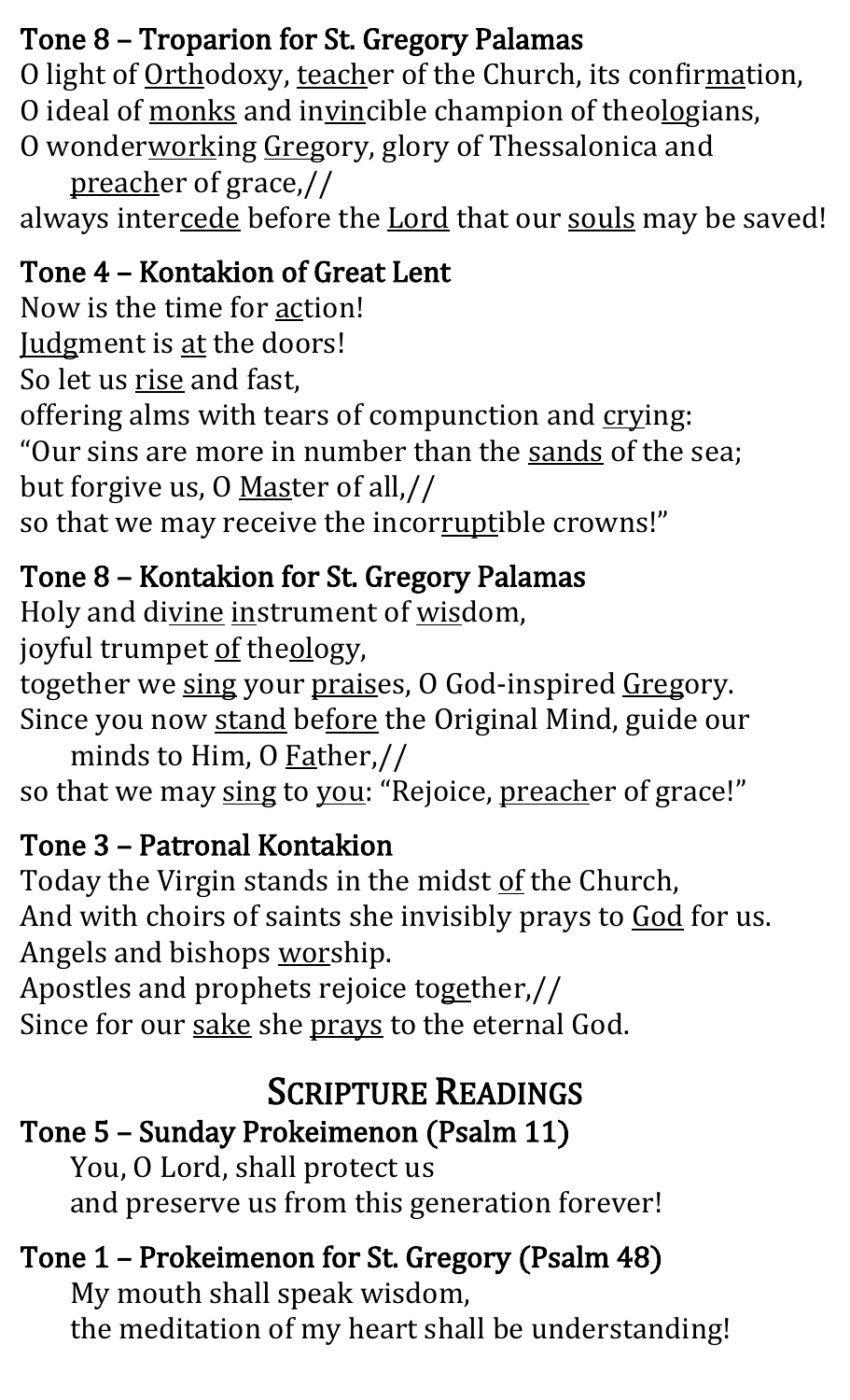#### Epistle: Hebrews 1.10-2.3 (Sunday)

Brethren: God says of the Son, "You, Lord, in the beginning laid the foundation of the earth, and the heavens are the work of Your hands. They will perish, but You remain; and they will all grow old like a garment; like a cloak You will fold them up, and they will be changed. But You are the same, and Your years will not fail."

But to which of the angels has He ever said: "Sit at My right hand, till I make Your enemies Your footstool"? Are they not all ministering spirits sent forth to minister for those who will inherit salvation?

Therefore, we must give the more earnest heed to the things we have heard, lest we drift away. For if the word spoken through angels proved steadfast, and every transgression and disobedience received a just reward, how shall we escape if we neglect so great a salvation, which at the first began to be spoken by the Lord, and was confirmed to us by those who heard Him?

#### Epistle: Hebrews 7.26-8.2 (St. Gregory)

Brethren: Such a High Priest was fitting for us, who is holy, harmless, undefiled, separate from sinners, and has become higher than the heavens; who does not need daily, as those high priests, to offer up sacrifices, first for his own sins and then for the people's, for this He did once for all when He offered up Himself. For the law appoints as high priests men who have weakness, but the word of the oath, which came after the law, appoints the Son who has been perfected forever.

Now this is the main point of the things we are saying: We have such a High Priest, who is seated at the right hand of the throne of the Majesty in the heavens, a Minister of the sanctuary and of the true tabernacle which the Lord erected, and not man.

#### Gospel: Mark 2.1-12 (Sunday)

At that time, Jesus entered Capernaum, and it was heard that He was in the house. Immediately many gathered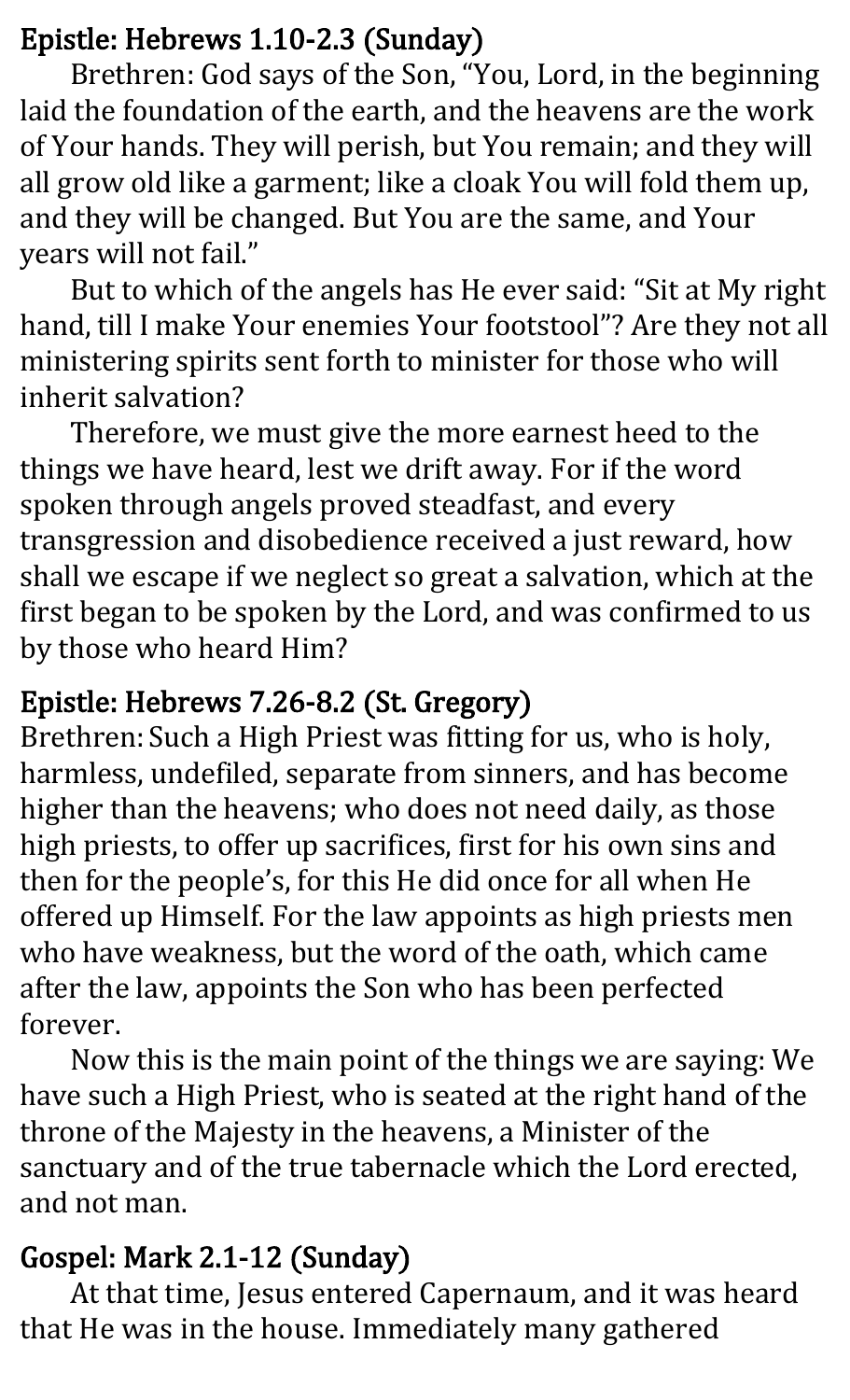together, so that there was no longer room to receive them, not even near the door. And He preached the word to them.

Then they came to Him, bringing a paralytic who was carried by four men. And when they could not come near Him because of the crowd, they uncovered the roof where He was. So when they had broken through, they let down the bed on which the paralytic was lying.

When Jesus saw their faith, He said to the paralytic, "Son, your sins are forgiven you."

And some of the scribes were sitting there and reasoning in their hearts, "Why does this Man speak blasphemies like this? Who can forgive sins but God alone?"

But immediately, when Jesus perceived in His spirit that they reasoned thus within themselves, He said to them, "Why do you reason about these things in your hearts? Which is easier, to say to the paralytic, 'Your sins are forgiven you,' or to say, 'Arise, take up your bed and walk'? But that you may know that the Son of Man has power on earth to forgive sins" – He said to the paralytic, "I say to you, arise, take up your bed, and go to your house."

Immediately he arose, took up the bed, and went out in the presence of them all, so that all were amazed and glorified God, saying, "We never saw anything like this!"

#### John 10.9-16 (St. Gregory)

Jesus said to His disciples: "I am the door. If anyone enters by Me, he will be saved, and will go in and out and find pasture. The thief does not come except to steal, and to kill, and to destroy. I have come that they may have life, and that they may have it more abundantly.

"I am the good shepherd. The good shepherd gives His life for the sheep. But a hireling, he who is not the shepherd, one who does not own the sheep, sees the wolf coming and leaves the sheep and flees; and the wolf catches the sheep and scatters them. The hireling flees because he is a hireling and does not care about the sheep. I am the good shepherd; and I know My sheep, and am known by My own. As the Father knows Me, even so I know the Father; and I lay down My life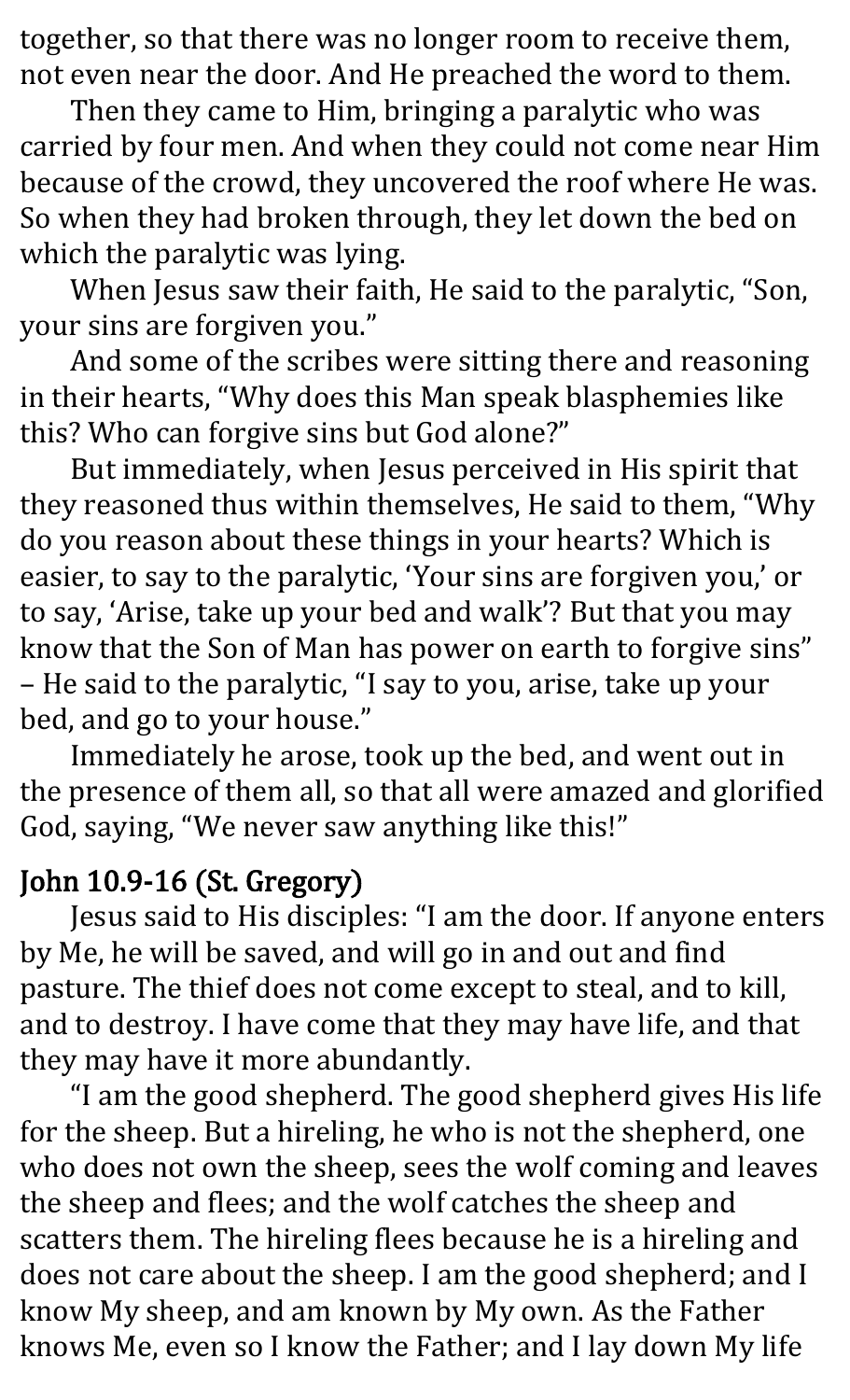for the sheep. And other sheep I have which are not of this fold; them also I must bring, and they will hear My voice; and there will be one flock and one shepherd."

| <b>WE REMEMBER IN PRAYER</b>                           |                |                                           |
|--------------------------------------------------------|----------------|-------------------------------------------|
| <b>Ev.Mem</b> Paul Shuman ('50)<br>Ignaty Shuman ('50) |                | Fred Dorza ('50)<br>Gregory Shwetky ('53) |
| <b>Health &amp; Salvation:</b>                         | Maria          | Joseph                                    |
| Archpr. Peter                                          | <b>Stacy</b>   | Kathleen                                  |
| Pr. John                                               | Jeramie        | Paul                                      |
| Pr. Christopher                                        | Olivia         | William                                   |
| Mat. Jennifer                                          | Parker         | Frederick                                 |
| Andrew                                                 | <b>Barbara</b> | Janet                                     |
| Gideon                                                 | Thomas         | Lea                                       |
| Dn. Nicholas                                           | Jessica        | Hania                                     |
| Kevin                                                  | Eduardo        | James                                     |
| Jon                                                    | Christine      | Gerald                                    |
| Tanya                                                  | Nicholas       | Miriana                                   |
| Jovan                                                  | <b>Natalie</b> | Nadia                                     |
| Julia                                                  | <b>Barbara</b> | Charlene                                  |
| Warren                                                 | Kristin        | Milka                                     |
| Carol                                                  | Linda          | Daniel                                    |
| Tom                                                    | Phyllis        | Russell                                   |
| Elizabeth                                              | Kay            | <b>Brendan</b>                            |
| Tina                                                   | Fred           | Benjamin                                  |
| <b>Brittany</b>                                        | Larry          | William                                   |
| Jennifer                                               | Rollie         | Kara                                      |
| Lennox                                                 | Joseph         | Nathan                                    |
| Laila                                                  | Mark           | Sharon                                    |
| Paula                                                  | Alexa          | Michael                                   |
| Melissa                                                | Paula          | John                                      |
| Jonathan                                               | James          | Vern                                      |
| Matthew                                                | Joanne         |                                           |
| Gail                                                   | Michael        |                                           |

\*If you know someone who needs prayer, please give their name to Fr Jacob